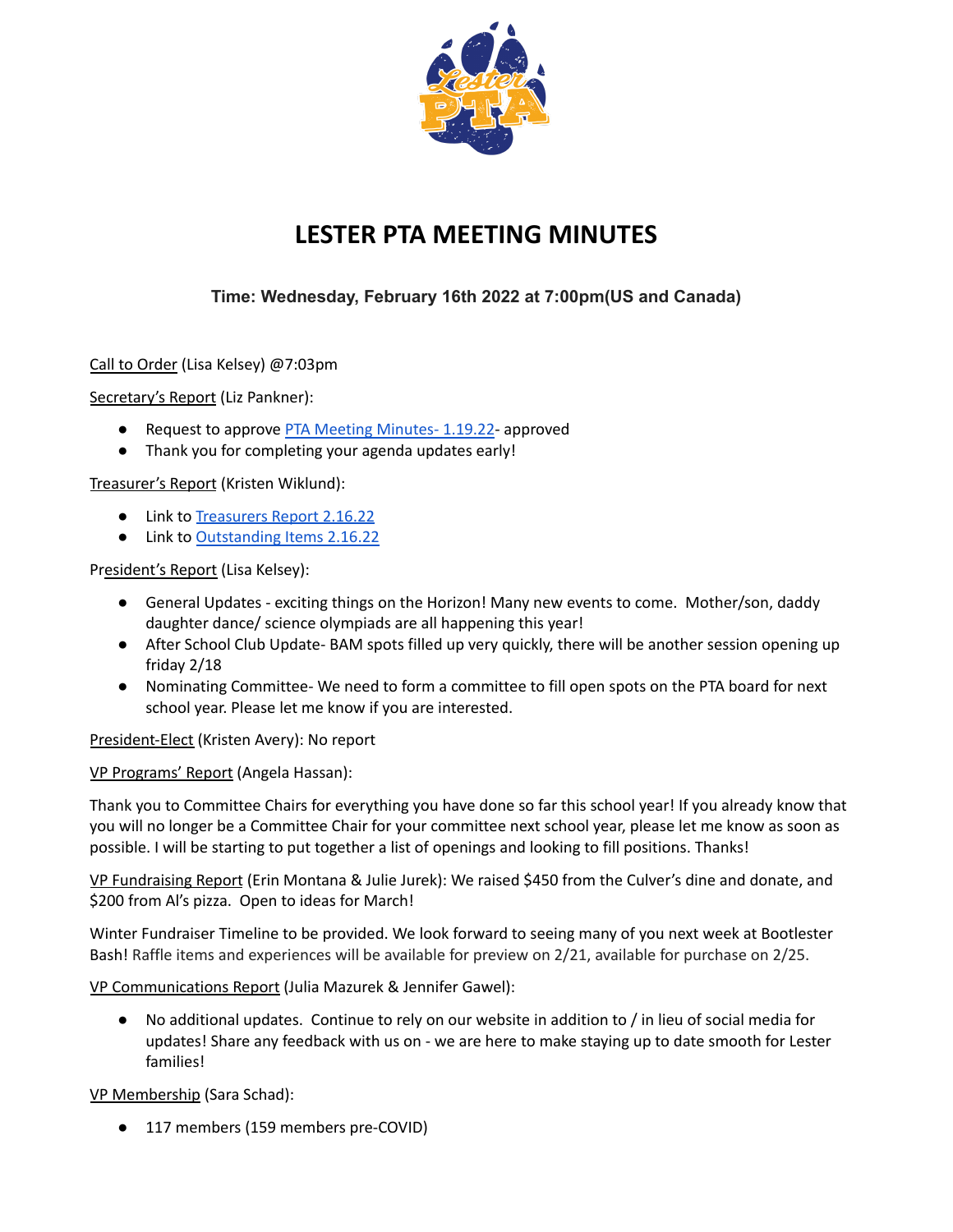

● Stay tuned for more information regarding a possible directory

Principal's Report (Katie Novosel and Lauri Smith):

- Spring Parties- Friday, March 25th (K 10:15 & 1-6 2:00pm)
- Kindergarten Round Up Save the Date: April 5- Please let us know if you are aware of any incoming kindergarten students
- Open House Save the Date: April 28 For the whole building
- Student Council SouperBowl- Provided a donation to Peoples Resource Center- Wheaton
- Golden Dustpan- Award for cleanest class/hallway receives extra recess
- Lester Young Authors- State Young Authors is canceled, so Lester will be doing their own. If interested, have your child write a story and give to their teacher by Friday, March 11th
- Reminder to check lost and found-LOTS of lost items
- Friday- Red, White, & Blue Dress up (Honoring Presidents Day)
- Tuesday- Twin Day "Twos"Day (2/22/22)

Teachers' Report: Gina Ciamprone, Sara Tewksbury

● Thank you for all the programs you've provided and items to help our classrooms

Committee Reports:

- Art Awareness (Shawna Smith / Stephanie Brockway) Happening March 1st-10th. Parent Volunteer Sign-up posted on PTA page, majority of positions are filled.
- Cub Club (Alison Gustafson / Tina Nammari) Kindergarten round up is April 5th from 6-7pm. We started a Facebook group for incoming Kindergartners so let us know if you have anyone to add!
- Daddy Daughter Dance (Shannon Matesi & Sahar Solcum) Dance is scheduled for Friday June 3. Will be held outdoors weather permitting.
- Expressions Art Show (Erin Montana & Julie Feigel)
	- We are planning to make a video to display student artwork at Open House
- Fall/Spring Book Fair (Wendy Grdina)
	- \$765.28 in sales made for online book fair, with \$153.06 made for the school. Only 20 families participated.
	- Don't know yet if Spring will be able to be held in-person
- Field Day (Ainsley Sumlin / Tina Nammari) format will be similar to last year. Each grade will have one morning or afternoon. The dates are Tues, May 31 - Fri, June 3. The school is still considering whether food/lunch will be provided. If not, then we will not use our full budget. Also still working with the school to determine whether parent volunteers will be allowed. Ms. Sopron is thinking about any supplies that she might need that we could purchase with some of our budget.
- Hospitality-Teacher Appreciation (Sara Schad, Karissa Campione, Kristen Avery)
	- Teacher Hospitality provided "How sweet it is to be taught by you" snacks and treats for teachers/ staff during the week of conferences.
	- Teacher Appreciation Week will start planning in March.
- Fun Lunch (Lisa K & Shannon D) Proposing dates for the rest of the year. Stay tuned!
- Mother/Son- No dates or details yet but should have more info my next PTA meeting